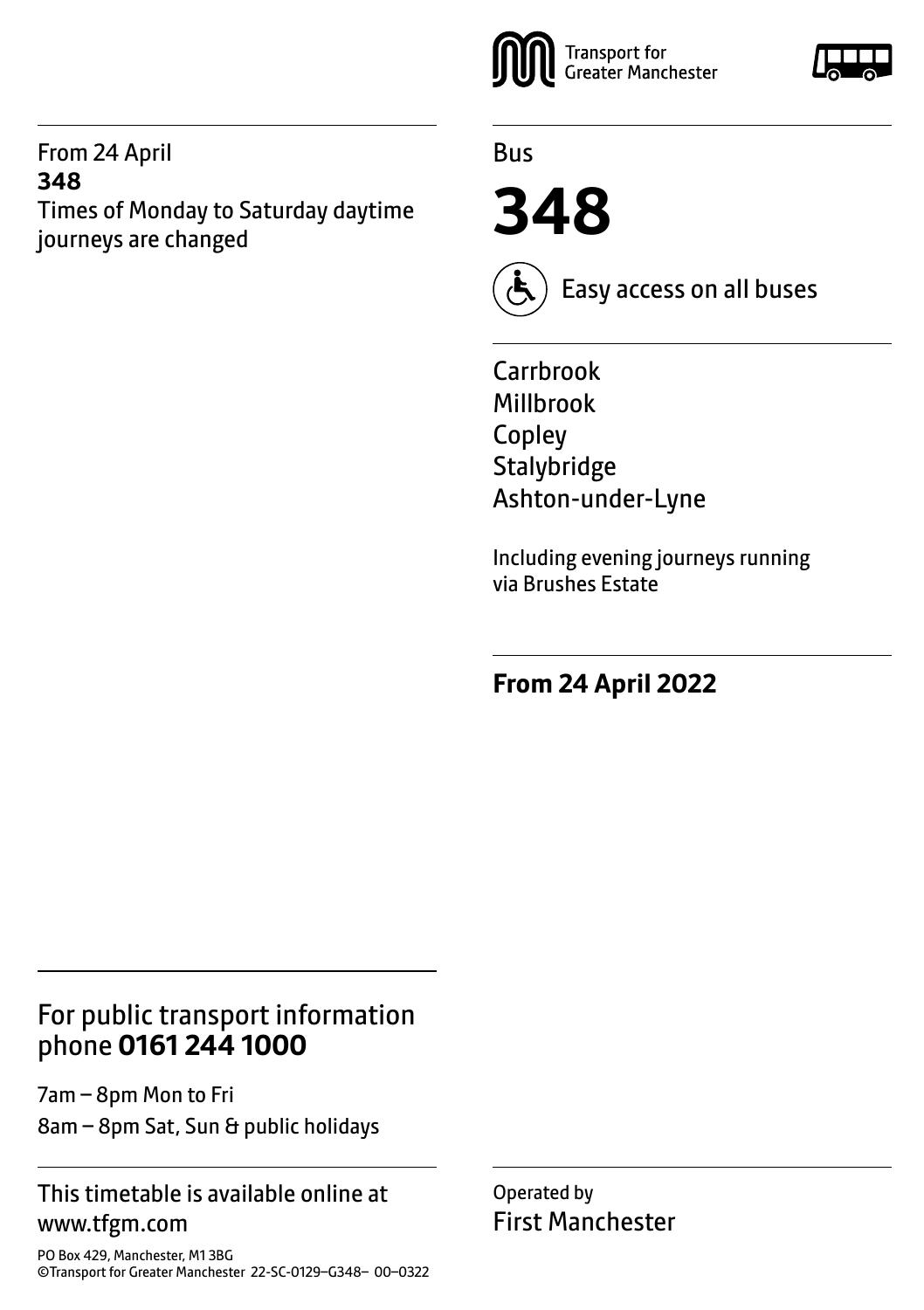# Additional information

# Alternative format

To ask for leaflets to be sent to you, or to request large print, Braille or recorded information phone 0161 244 1000 or visit www.tfgm.com

#### Easy access on buses



 Journeys run with low floor buses have no steps at the entrance, making getting on and off easier. Where shown, low floor buses have a ramp for access and a dedicated space for wheelchairs and pushchairs inside the bus. The bus operator will always try to provide easy access services where these services are scheduled to run.

# Using this timetable

Timetables show the direction of travel, bus numbers and the days of the week. Main stops on the route are listed on the left. Where no time is shown against a particular stop, the bus does not stop there on that journey. Check any letters which are shown in the timetable against the key at the bottom of the page.

# Where to find information about service changes

www.tfgm.com Bus station posters Leaflets from outlets.

# Tickets and information

Bus companies offer a range of tickets for use on their own buses. For travel on any service in the County, use System One tickets, including DaySaver. Travelshops provide tickets, information and journey planning advice on buses, trains and trams for work and pleasure.

# Using the 24 hour clock

Times are shown in four figures. The first two are the hour and the last two are the minutes.

0753 is 53 minutes past 7am 1953 is 53 minutes past 7pm



## Operator details

**First Manchester** Wallshaw Street Oldham OL1 3TR Telephone 03456 460707

#### **Travelshops**

**Ashton-under-Lyne Interchange** Mon to Fri 7am to 5.30pm Saturday 8am to 5.30pm Sunday\* Closed \*Including public holidays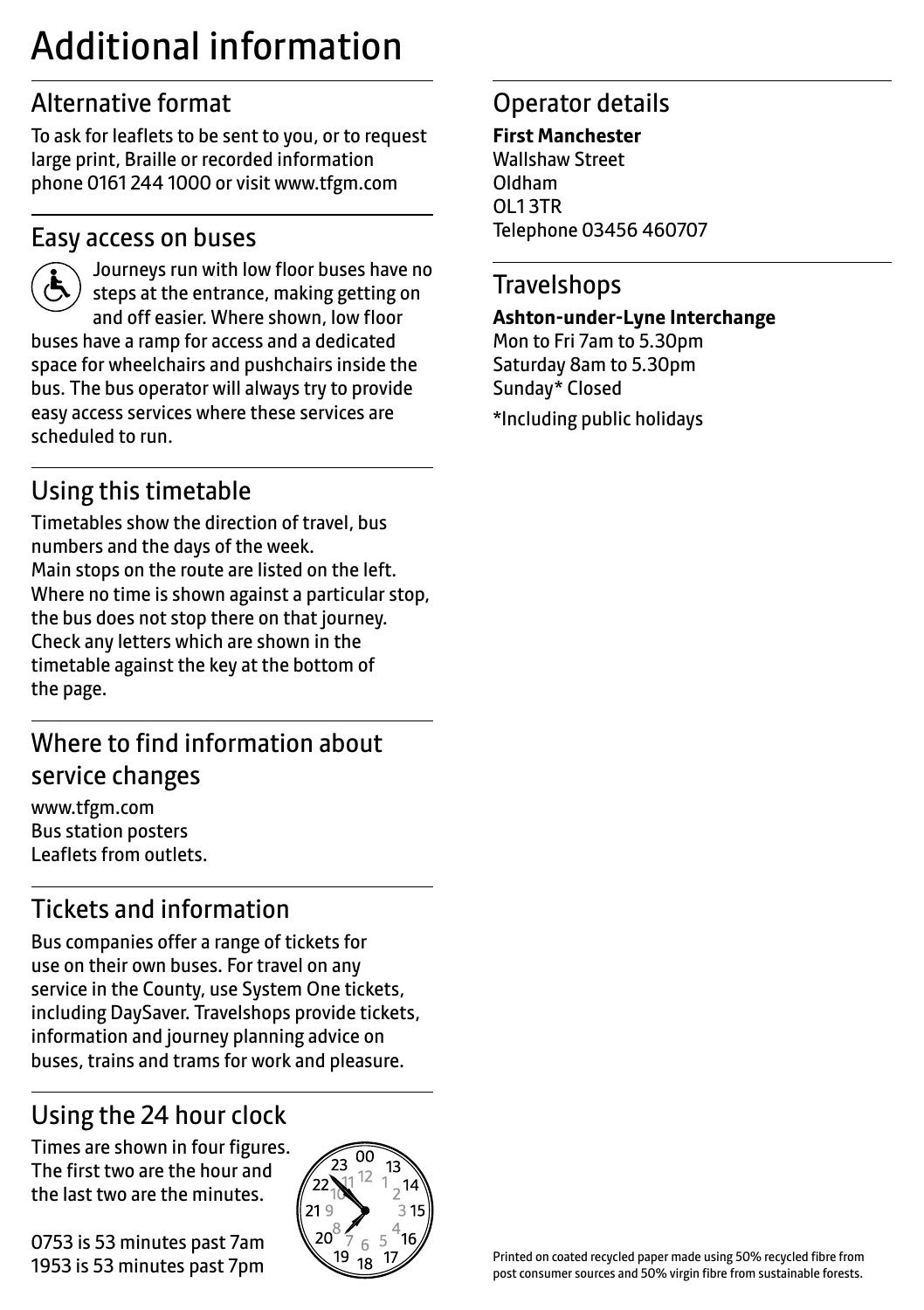# **348**



Contains Ordnance Survey data ©Crown copyright and database right 2010 ©0100022610 Transport for Greater Manchester 2022 Transport for Greater Manchester uses reasonable endeavours to check the accuracy of information published and to publish changes to information in a timely manner. In no event will Transport for Greater Manchester be liable for any loss that may arise from this information being inaccurate.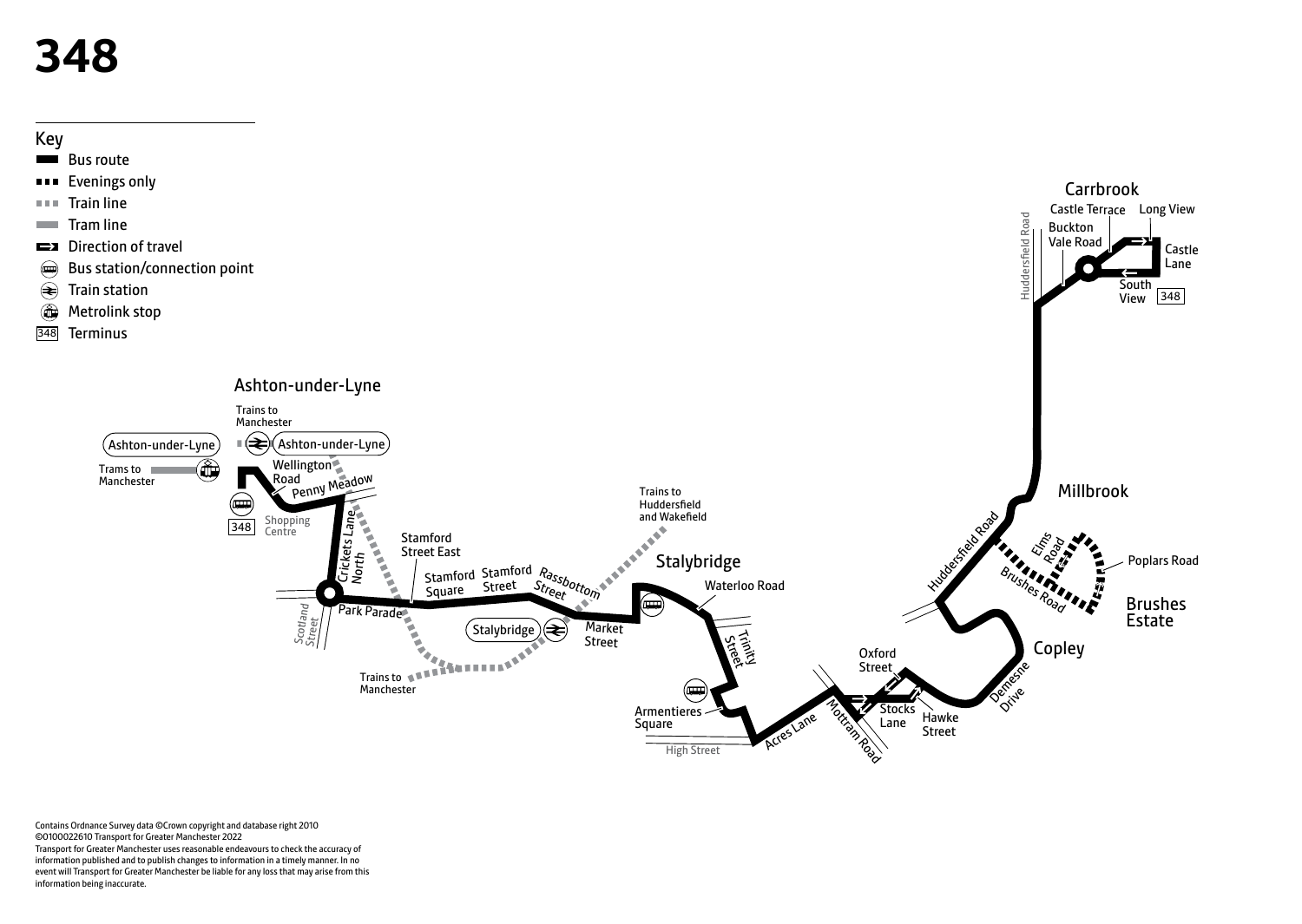## Mondays to Fridays

| Carrbrook, South View    | 0600 0640 0700 and   |  |       | 1800 1841 |           | 2241                 |
|--------------------------|----------------------|--|-------|-----------|-----------|----------------------|
| <b>Brushes Estate</b>    |                      |  | every |           | 1847 and  | 2247                 |
| The Copley Centre        | 0607 0647 0707 20    |  |       |           |           | 1807 1850 every 2250 |
| Copley, Demesne Drive    | 0609 0649 0709 mins  |  |       |           | 1809 1852 | hour 2252            |
| Stalybridge, Bus Station | 0620 0700 0720 until |  |       | 1820      | 1857      | until 2257           |
| Ashton, Interchange      | 0632 0712 0732       |  |       | 1832      | 1905      | 2305                 |

#### **Saturdays**

| Carrbrook, South View    | 0707       | and   | 1807                          | 1841            |            | 2241 |
|--------------------------|------------|-------|-------------------------------|-----------------|------------|------|
|                          |            |       |                               |                 |            |      |
| <b>Brushes Estate</b>    |            | every |                               | 1847 and        |            | 2247 |
| The Copley Centre        | 0714 30    |       | 1814                          | 1850 every 2250 |            |      |
| Copley, Demesne Drive    |            |       | 0716 mins 1816 1852 hour 2252 |                 |            |      |
| Stalybridge, Bus Station | 0727 until |       | 1827 1857                     |                 | until 2257 |      |
| Ashton, Interchange      | 0739       |       | 1839                          | 1905            |            | 2305 |

#### Sundays and public holidays (except Christmas and New Year period)

| Carrbrook, South View    | 0805       |     |      |      | 1805 1852 1941 2041 2141 2241            |  |  |
|--------------------------|------------|-----|------|------|------------------------------------------|--|--|
| <b>Brushes Estate</b>    |            | and |      |      | 1858 1947 2047 2147 2247                 |  |  |
| The Copley Centre        |            |     |      |      | 0812 every 1812 1901 1950 2050 2150 2250 |  |  |
| Copley, Demesne Drive    | 0814 hour  |     |      |      | 1814 1903 1952 2052 2152 2252            |  |  |
| Stalybridge, Bus Station | 0825 until |     |      |      | 1825 1908 1957 2057 2157 2257            |  |  |
| Ashton, Interchange      | 0837       |     | 1837 | 1916 | 2005 2105 2205 2305                      |  |  |

For details of buses during the Christmas and New Year period, please phone 0161 244 1000

I

W– All bus 348 journeys are run using easy access buses. See inside front cover of this leaflet for details

**Summer times:** between mid July and early September, some timetables will be different. Check www.tfgm.com for details